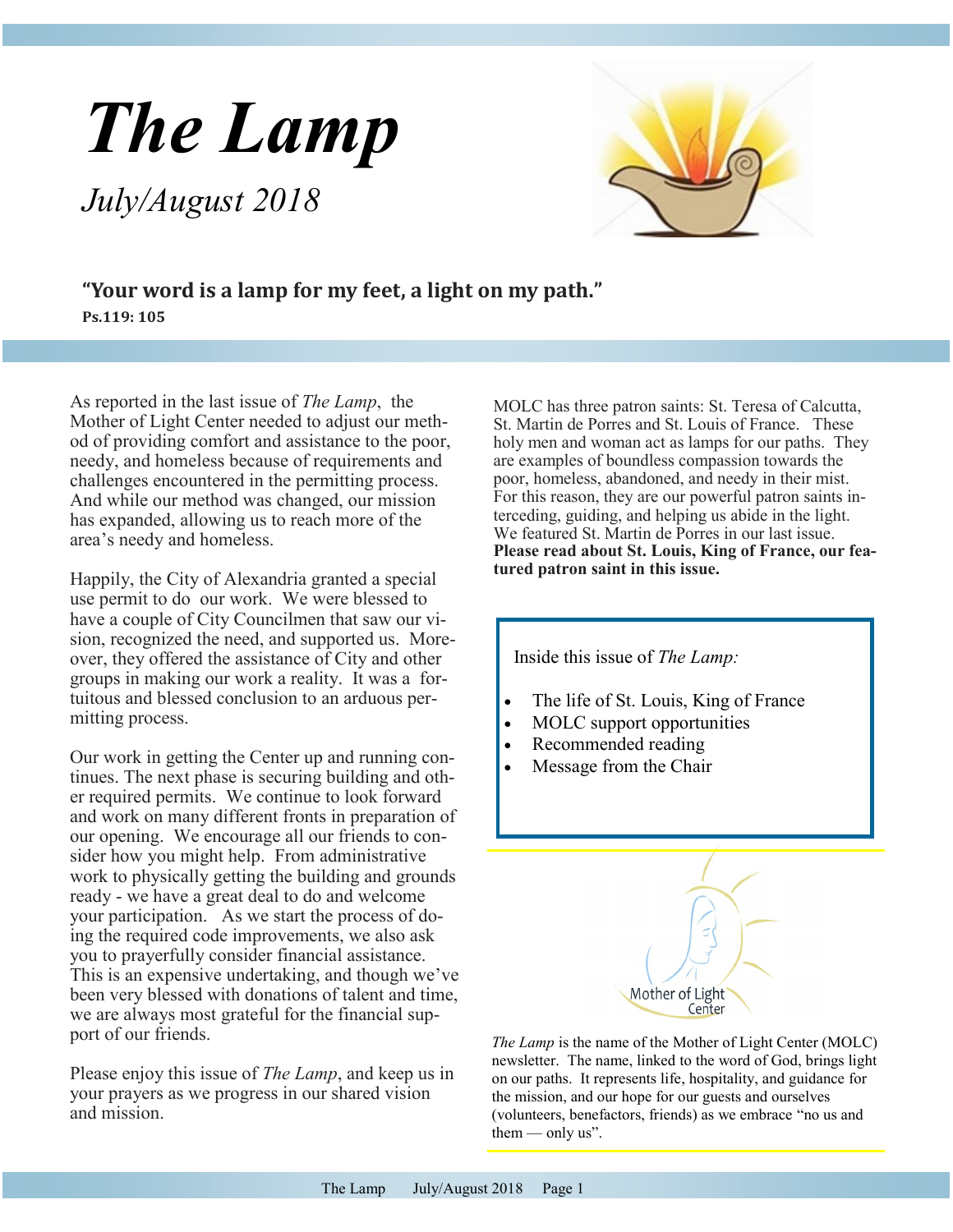## *Recommended Reading*

live out this great gift of life.

Deacon Gerard-Marie Anthony Board Member, Mother of Light Center Deacon, St. Timothy Catholic Church, Chantilly, VA

*Life is Worth Living* **by Fulton Sheen**. This fine book shares the wit and wisdom of one of the Church's most profound, yet down to earth bishops. He has a lot of practical advice and gives tremendous insights into relationships, the importance of helping others as a means to motivating us to live a better life, relieving anxiety and fears, building character, and so much more. It is a must read for anyone looking to dive into the apostolate and deepen their relationship with the Lord and looking for Wisdom to

**Would you like a board member from the Mother of Light Center to come to your parish or group? Just let us know and we will be glad to visit your parish or group to help spread the word of our vision and mission. Please contact us at motheroflightcenter@gmail.com to request a presentation.** 



*Are you a gardener? Do you enjoy the challenge of working with nature to bring beauty to overgrown and difficult areas? If so, we'd welcome your help in beautifying the outdoor area of the Mother of Light Center!* 

*Please contact us at motheroflightcenter@gmail.com.*

# *MOLC Merchandise*

Confirmations, graduations, Father's Day, birthdays….. The opportunities for giving are almost limitless! When choosing a gift, why not consider one that also benefits the Mother of Light Center?



The Saint Teresa travel mug holds 16 ounces of your favorite beverage. With a picture of the saint on the front and the MOLC logo on the back, you will definitely be traveling in good company. \$15.00.



A very lovely pendant with of Our Lady of Fatima on the front and the words Mother of Light Center on the back. This pendant comes with an 18" chain. 22K gold. \$20.00

To order these items, please send a check to P.O. Box 1482, Falls Church, VA 22041 or email us at motherofightcenter@gmail.com. Let us know which you'd like, and how many. Please include your phone number in case we have any questions about your order.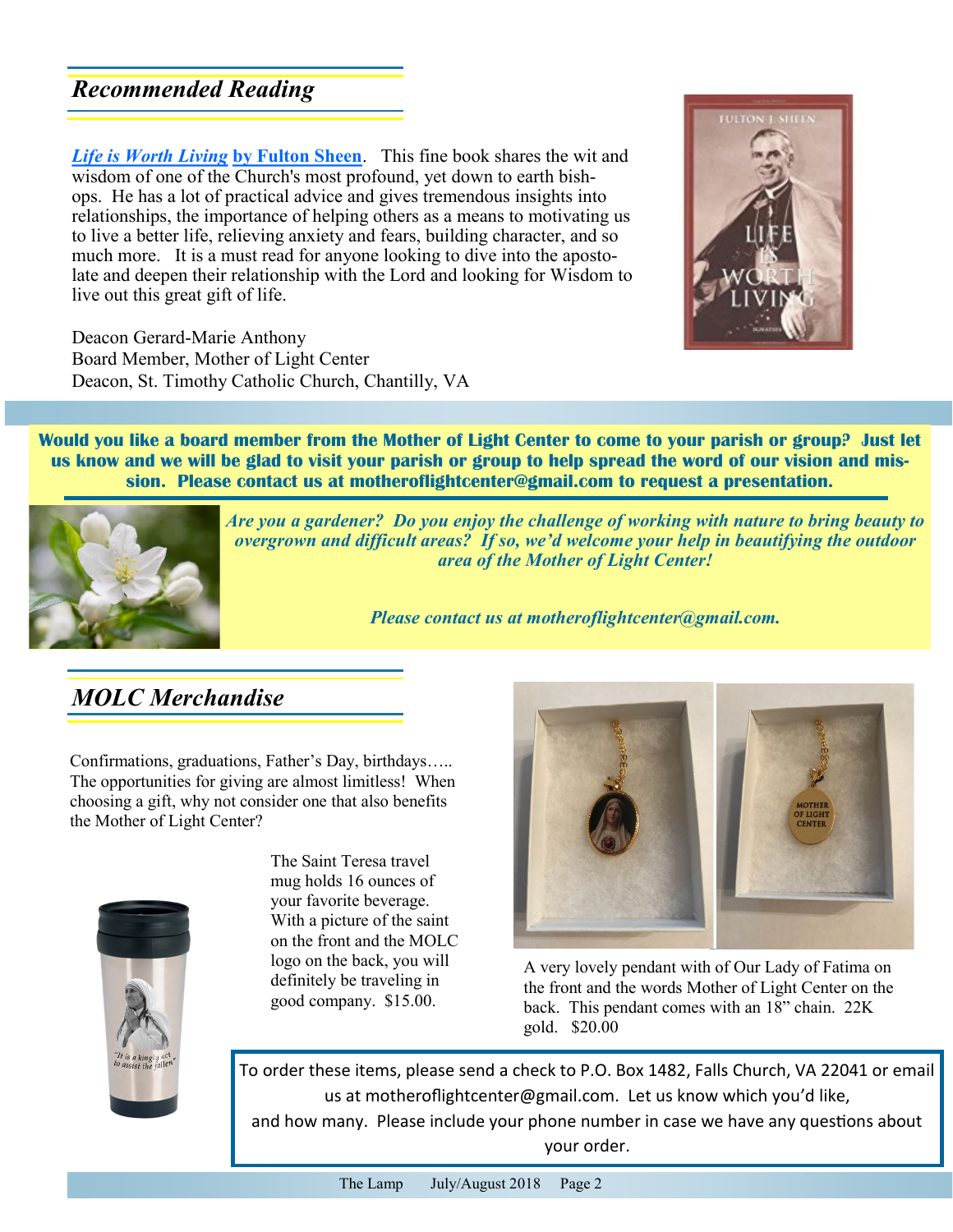# *St. Louis, King of France*

St. Louis, King of France, was the ninth of his name. He was born at Poissy, France in 1214 . His father was Louis VIII, and his mother was Blanche, daughter of Alfonso VIII of Castille, surnamed the Conqueror. At the age of twelve he lost his father, and his mother became regent of the kingdom. From his tenderest infancy she had inspired him with a love for holy things.

In 1234, he married Margaret, the virtuous daughter of Raymond Berenger, Count of Provence, and two years later he took the reigns of government into his own hands. At his coronation as king of France, Louis IX bound himself by oath to behave as God's anointed, as the father of his people and feudal lord of the King of Peace. Other kings had done the same, of course. Louis was different in that he actually interpreted his kingly duties in the light of faith. After the violence of two previous reigns, he brought peace and justice to his realm.

In 1248, he headed a crusade, in which he fell a prisoner among the Mohammedans, but a truce was concluded and he was set free and he returned to France.

Louis deserves credit for extending justice in civil administration. His regulations for royal officials became the first of a series of reform laws. He replaced trial by battle with a form of examination of witnesses and encouraged the use of written records in court.

Louis was always respectful of the papacy, but defended royal interests against the popes, and refused to acknowledge Innocent IV's sentence against Emperor Frederick II.

Louis was devoted to his people, founding hospitals, visiting the sick, and like his patron Saint Francis, caring even for people with leprosy. He is one of the patrons of the Secular Franciscan Order. Louis united France—lords and townsfolk, peasants and priests and knights—by the force of his personality and holiness. For many years the nation was at peace.

Every day, Louis had 13 special guests from among the poor to eat with him, and a large number of poor were served meals near his palace. During Advent and Lent, all who presented themselves were given a meal, and Louis often served them in person. He kept lists of needy people, whom he regularly relieved, in every province of his realm.

Disturbed by new Muslim advances in Syria, he led another crusade in 1267 at the age of 53. His crusade was diverted to Tunis and the army was decimated by disease within a month. In 1270, Louis IX died on foreign soil after receiving the Last Sacraments, at the age of 56. He was canonized 27 years later. His feast day is August 25.

Louis was strong-willed and strong-minded. His word was trusted utterly, and his courage in action was remarkable. What is most remarkable was his sense of respect for anyone with whom he dealt, especially the "humble folk of the Lord." To care for his people he built cathedrals, churches, libraries, hospitals and orphanages. He dealt with princes honestly and equitably. He hoped to be treated the same way by the King of Kings, to whom he gave his life, his family and his country.

Saint Louis of France is the Patron Saint of barbers, grooms and the Secular Franciscan Order.

#### **Sources:**

*https://www.franciscanmedia.org/saint-louis-of-france/ https://www.catholic.org/saints/saint.php?saint\_id=470*